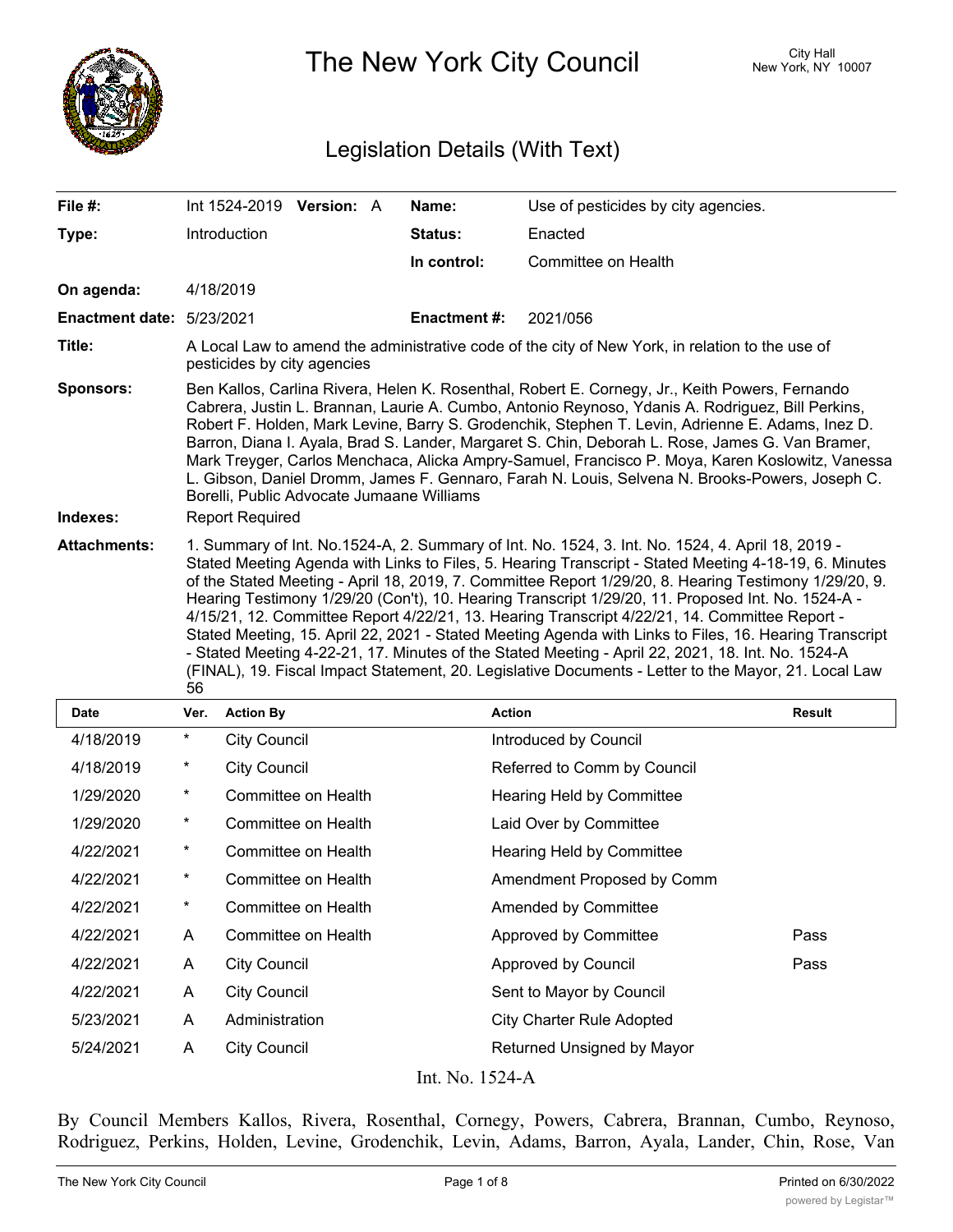Bramer, Treyger, Menchaca, Ampry-Samuel, Moya, Koslowitz, Gibson, Dromm, Gennaro, Louis, Brooks-Powers, Borelli and the Public Advocate (Mr. Williams)

A Local Law to amend the administrative code of the city of New York, in relation to the use of pesticides by city agencies

Be it enacted by the Council as follows:

Section 1. Section 17-1201 of chapter 12 of title 17 of the administrative code of the city of New York,

as added by local law number 37 for the year 2005, is amended to read as follows:

§ 17-1201 Application. This chapter shall apply to all pest control activities on property owned or leased

by the city, whether such activities are performed by city employees, contractors, [or] subcontractors or any

# person acting under the direction of such city agency or contractor.

§ 2. Section 17-1202 of chapter 12 of title 17 of the administrative code of the city of New York, as added by local law number 37 for the year 2005, is amended to read as follows:

§ 17-1202 Definitions. For the purposes of this chapter only, the following terms [shall] have the following meanings:

[(1) "Anti-microbial pesticide" shall mean] Anti-microbial pesticide. The term "anti-microbial pesticide" means:

[i]1. disinfectants intended to destroy or irreversibly inactivate infectious or other undesirable bacteria, pathogenic fungi, or viruses on surfaces or inanimate objects;

[ii]2. sanitizers intended to reduce the number of living bacteria or viable virus particles on inanimate surfaces, in water, or in air;

[iii]3. bacteriostats intended to inhibit the growth of bacteria in the presence of moisture;

[iv]4. sterilizers intended to destroy viruses and all living bacteria, fungi and their spores, on inanimate surfaces;

[v]5. fungicides and fungistats intended to inhibit the growth of, or destroy, fungi (including yeasts), pathogenic to humans or other animals on inanimate surfaces; and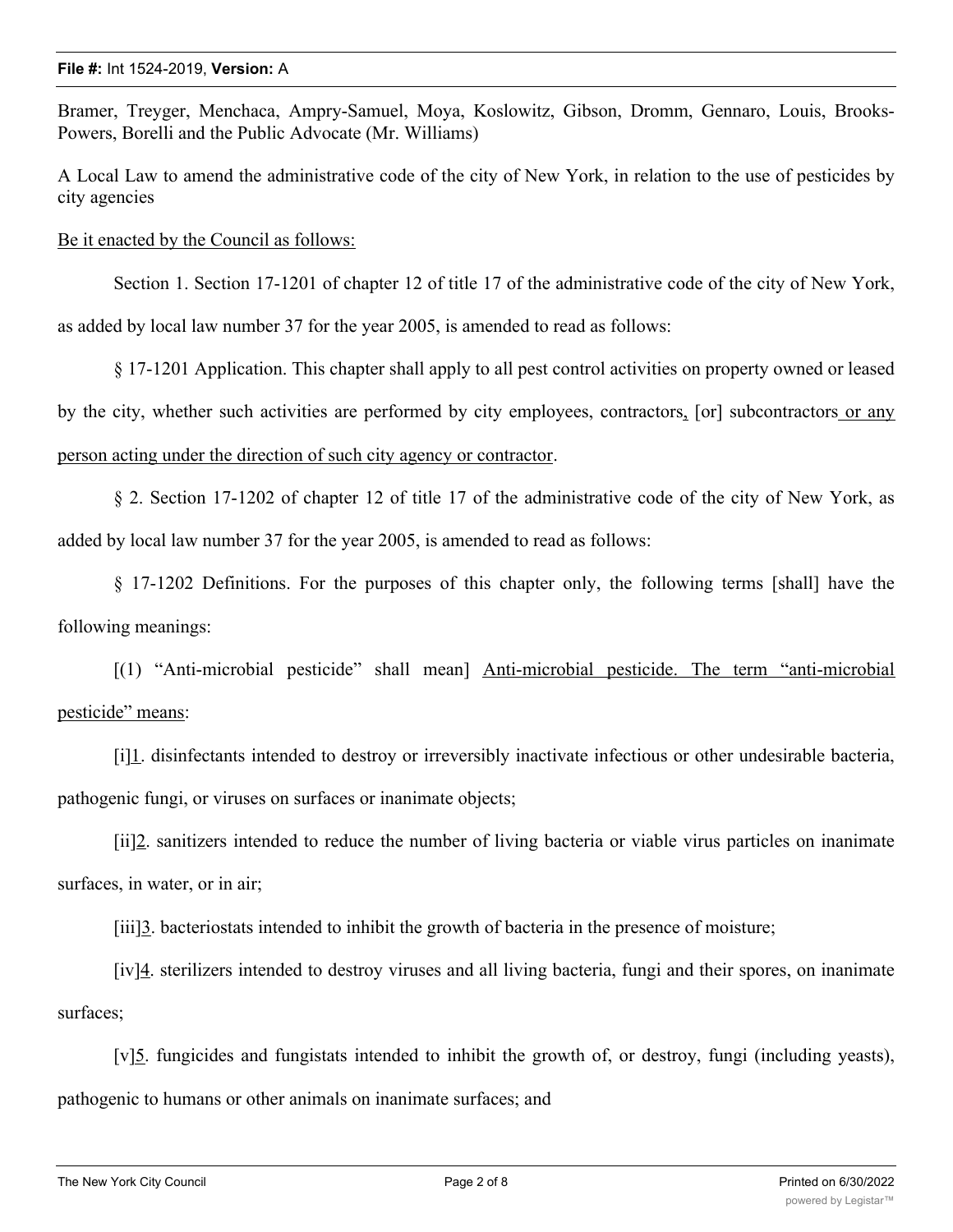[vi]6. commodity preservatives and protectants intended to inhibit the growth of, or destroy bacteria in or on raw materials (such as adhesives and plastics) used in manufacturing, or manufactured products (such as fuel, textiles, lubricants, and paints), but not those utilized in the pulp and paper process or cooling towers.

[(2) "Biological pesticide" shall mean] Biological pesticide. The term "biological pesticide" means a pesticide which is a naturally occurring substance that controls pests and microorganisms.

[(3) "City agency" shall mean] City agency. The term "city agency" means a city, county, borough, administration, department, division, bureau, board or commission, or a corporation, institution or agency of government, the expenses of which are paid in whole or in part from the city treasury.

[(4) "Contractor" shall mean] Contractor. The term "contractor" means any person or entity that enters into a contract with a city agency, or any person or entity that enters into an agreement with such person or entity to perform work or provide labor or services related to such contract.

Park or other property under the jurisdiction of the department of parks and recreation. The term "park or other property under the jurisdiction of the department of parks and recreation" means public parks, beaches, waters and land under water, pools, boardwalks, marinas, playgrounds, recreation centers and all other property under the jurisdiction, charge or control of the department of parks and recreation.

[(5) "Pest" shall mean] Pest. The term "pest" means:

[i]1. any insect, rodent, fungus, or weed; or

[ii]2. any other form of terrestrial or aquatic plant or animal life or virus, bacteria or other microorganism (except viruses, bacteria or other microorganisms on or in living human or other living animals) which the commissioner of environmental conservation declares to be a pest.

[(6) "Pesticide" shall mean] Pesticide. The term "pesticide" means:

[i]1. any substance or mixture of substances intended for preventing, destroying, repelling, or mitigating any pest; or

[ii]2. any substance or mixture of substances intended for use as a plant regulator, defoliant, or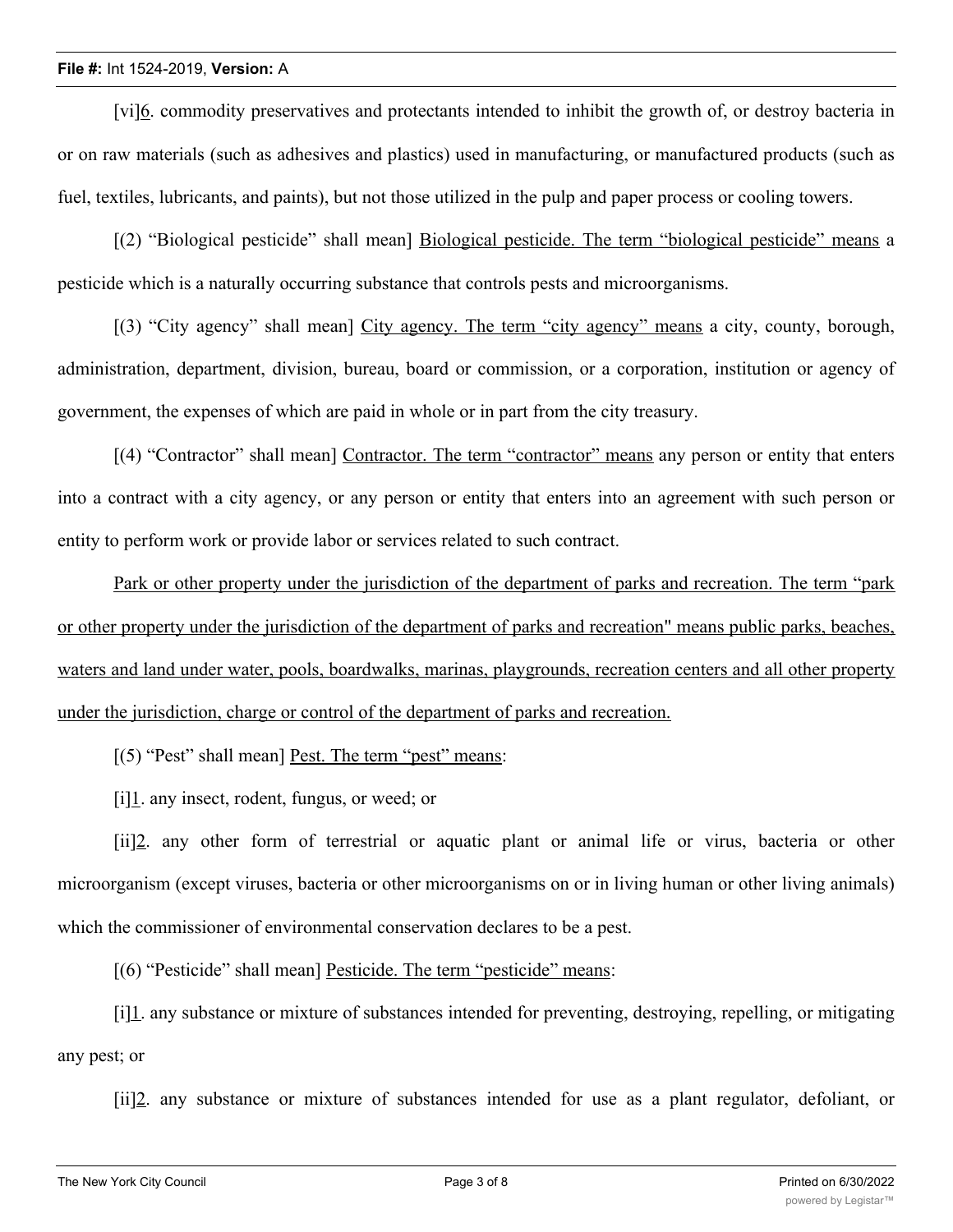desiccant.

Playground. The term "playground" means an outdoor area open to the public where children play, which contains play equipment such as a sliding board, swing, jungle gym, sandbox, or see-saw, or which is designated as a play area.

Synthetic substance. The term "synthetic substance" means any substance, other than those naturally occurring in a plant, animal or mineral, that is formulated or manufactured by a chemical process.

§ 3. Section 17-1203 of chapter 12 of title 17 of the administrative code of the city of New York, as added by local law number 37 for the year 2005, is amended to read as follows:

§ 17-1203 Reduction of pesticide use. a. Effective six months after the enactment of the local law that added this section, no city agency or contractor shall apply to any property owned or leased by the city any pesticide classified as Toxicity Category I by the United States environmental protection agency as of April 1, 2005, provided that for any pesticide classified as Toxicity Category I by the United States environmental protection agency after April 1, 2005, no such agency or contractor shall apply such pesticide after six months of its having been so classified, except as provided for in sections 17-1205 or 17-1206 of this chapter.

b. [Effective twelve months after the enactment of the local law that added this section,] Except as provided for in sections 17-1205 or 17-1206 of this chapter, no city agency or contractor shall apply to any property owned or leased by the city:

1. any pesticide classified as a human carcinogen, likely to be carcinogenic to humans, a known/likely carcinogen, a probable human carcinogen, or a possible human carcinogen by the office of pesticide programs of the United States environmental protection agency as of April 1, 2005;

2. any pesticide classified as a human carcinogen, likely to be carcinogenic to humans, a known/likely carcinogen, a probable human carcinogen, or a possible human carcinogen by the office of pesticides programs of the United States environmental protection agency as of the effective date of this clause[except as provided for in sections 17-1205 or 17-1206 of this chapter].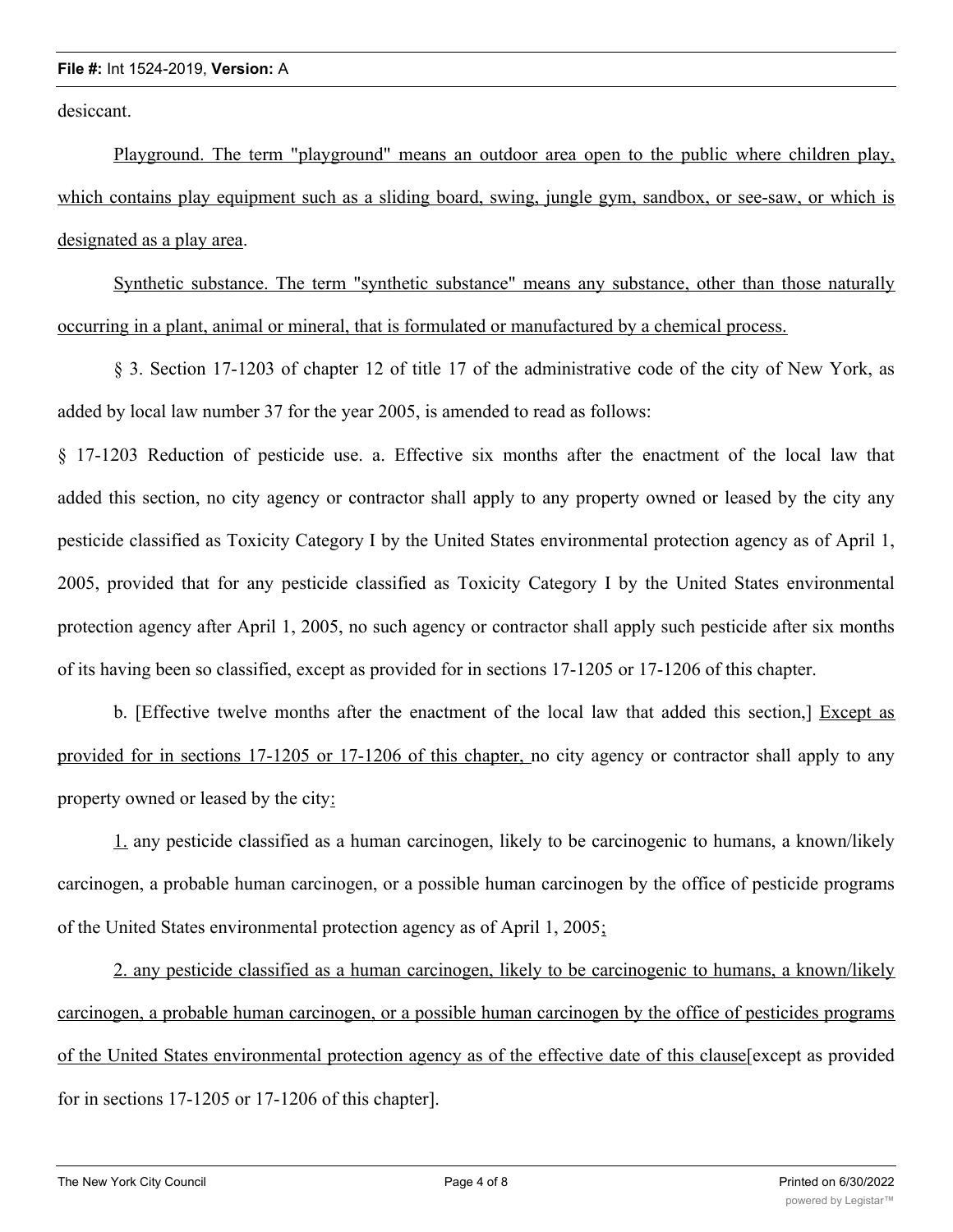c. [Effective eighteen months after enactment of the local law that added this section,] Except as provided for in sections 17-1205 or 17-1206 of this chapter, no city agency or contractor shall apply to any property owned or leased by the city:

1. any pesticide classified by the California office of environmental health hazard assessment as a developmental toxin as of April 1, 2005[,];

2. any pesticide classified by the California office of environmental health hazard assessment as a developmental toxin as of the effective date of this clause; or

3. any pesticide containing active ingredients listed as known, probably or possibly carcinogenic to humans by the international agency for research on cancer of the world health organization as of the effective date of this clause [except as provided for in sections 17-1205 or 17-1206 of this chapter].

d. Effective eighteen months after the enactment of the local law that added this subdivision, no city agency, contractor or any person acting under the direction of such city agency or contractor shall apply to any playground, or park or other property under the jurisdiction of the department of parks and recreation any pesticide other than a biological pesticide except as provided for in sections 17-1205 and 17-1206 of this chapter.

e. The commissioner may promulgate regulations designating additional pesticides that pose risks to the public health similar to those posed by the pesticides regulated under this section, and providing that the use of such additional pesticides by city agencies and their contractors shall be subject to limitations set forth in such regulations.

[d] f. On [February] June 1, [2007] 2022, and every [February] June 1 thereafter, the department shall submit to the City Council a report listing changes made to the [list] lists of pesticides [classified as a human carcinogen, likely to be carcinogenic to humans, a known/likely carcinogen, a probable human carcinogen, or a possible human carcinogen by the office of pesticide programs of the United States environmental protection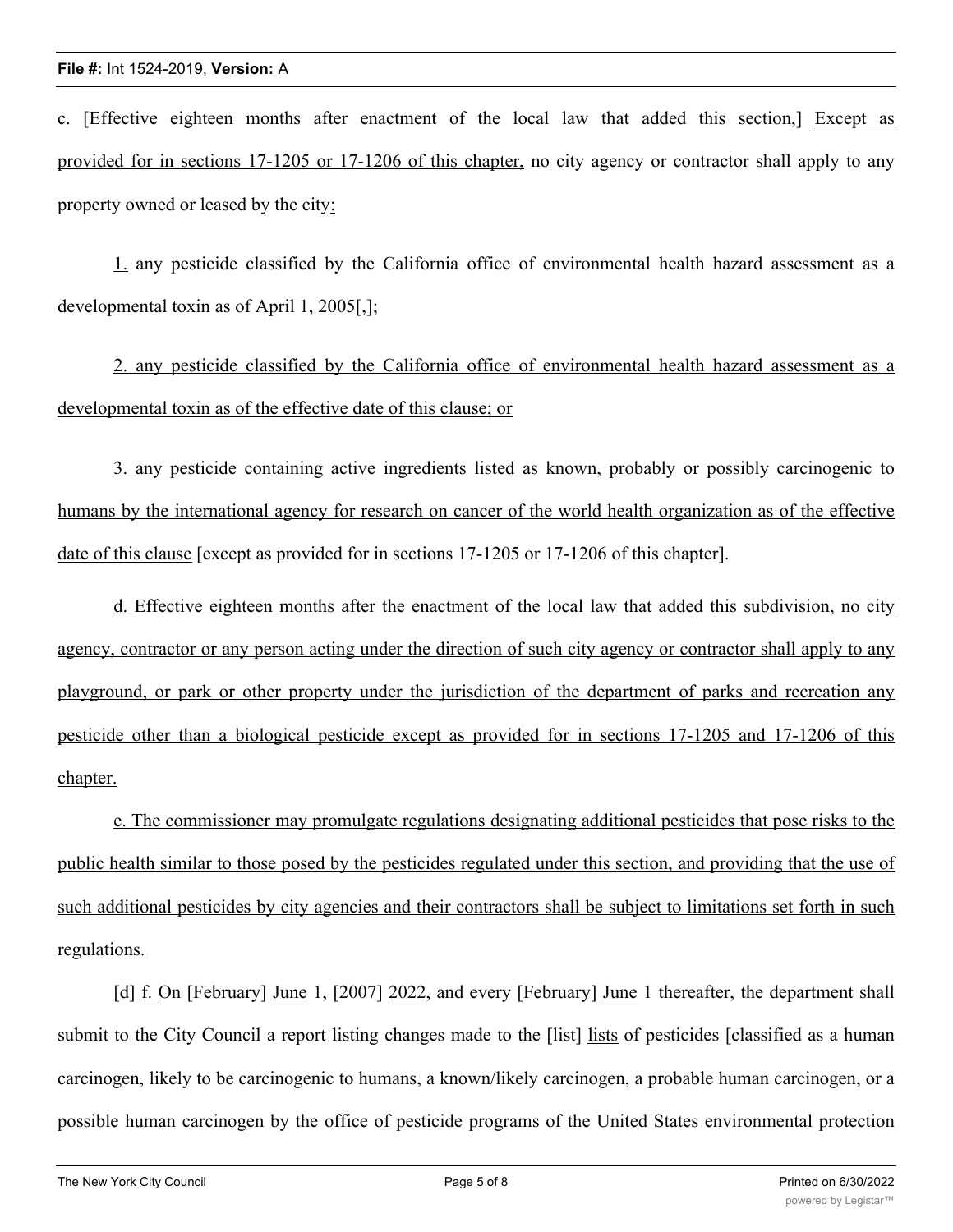agency and the list of pesticides classified as developmental toxins by the California office of environmental health hazard assessment after April 1, 2005] named in subdivisions b and c since the date of the last report submitted pursuant to this section. Such reports shall also include, for each pesticide added to or removed from such classifications, whether and to what extent such pesticide is used by city agencies or contractors in the city of New York, as well as any efforts city agencies have undertaken to reduce or eliminate the use of pesticides pursuant to paragraphs 11, 12, 13 and 14 in section 17-1205.

§ 4. Section 17-1205 of chapter 12 of title 17 of the administrative code of the city of New York, as added by local law number 37 for the year 2005, is amended to read as follows:

§ 17-1205 Exemptions. a. The restrictions established pursuant to section 17-1203 of this chapter shall not apply to the following:

 $[(1)]$  1. pesticides otherwise lawfully used for the purpose of maintaining a safe drinking water supply at drinking water treatment plants, wastewater treatment plants, reservoirs, and related collection, distribution and treatment facilities;

[(2)] 2. anti-microbial pesticides;

[(3)] 3. pesticides applied to professional sports playing fields, golf courses or used to maintain water quality in swimming pools;

[(4)] 4. pesticides used for the purpose of maintaining heating, ventilation and air conditioning systems, cooling towers and other industrial cooling and heating systems;

 $[(5)]$  5. pesticides used for the purpose of rodent control in containerized baits or placed directly into rodent burrows or placed in areas inaccessible to children or pets;

[(6)] 6. pesticides or classes of pesticides classified by the United States environmental protection agency as not requiring regulation under the federal insecticide, fungicide and rodenticide act, and therefore exempt from such regulation when intended for use, and used only in the manner specified;

[(7)] <u>7</u>. biological pesticides; [and]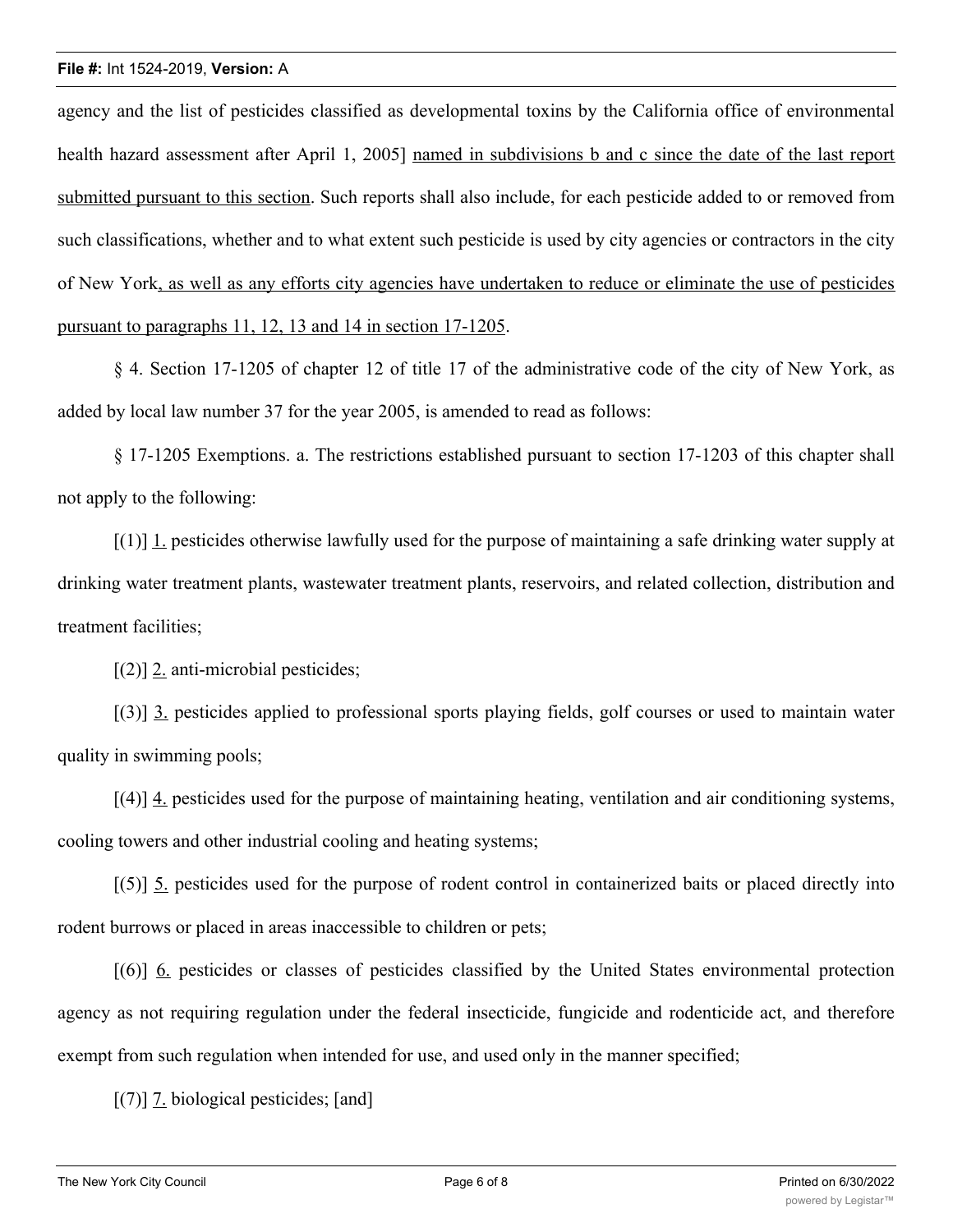[(8)] 8. boric acid and disodium tetrahydrate, silica gels, diatomaceous earth, and nonvolatile insect bait in tamper resistant containers[.];

9. synthetic substances listed as allowed on the United States department of agriculture national list of allowed and prohibited substances;

10. non-synthetic substances, unless listed as prohibited on the United States department of agriculture national list of allowed and prohibited substances;

11. pesticides used to control invasive plant species listed on the New York state invasive plant list in areas that the agency responsible for the property maintains for purposes other than public access;

12. pesticides used to control harmful plant species, as defined by the New York state department of environmental conservation, found growing on City property maintained for purposes of public access;

13. pesticides used when the agency responsible for the property determines alternative treatments to be a worker safety hazard related to vehicular traffic; and

14. pesticides used to comply with a state or federal mandate or permit requirement.

§ 5. Section 17-1206 of chapter 12 of title 17 of the administrative code of the city of New York, as added by local law number 37 for the year 2005, is amended to read as follows:

§ 17-1206 Waiver. Any city agency, including the department, is authorized to apply to the commissioner for a waiver of the restrictions established pursuant to section 17-1203 of this chapter. Such application shall be in a form and manner prescribed by the commissioner and shall contain such information as the commissioner deems reasonable and necessary to determine whether such waiver should be granted. Upon submitting an application for a waiver, the agency requesting the waiver shall notify by email the president of the borough in which pesticides may be applied pursuant to such waiver, the council member in whose district pesticides may be applied pursuant to such waiver, and the community board for the community district in which pesticides may be applied pursuant to such waiver, and publish notification of such waiver request in the City Record. In determining whether to grant or deny a request for a waiver, the commissioner shall consider